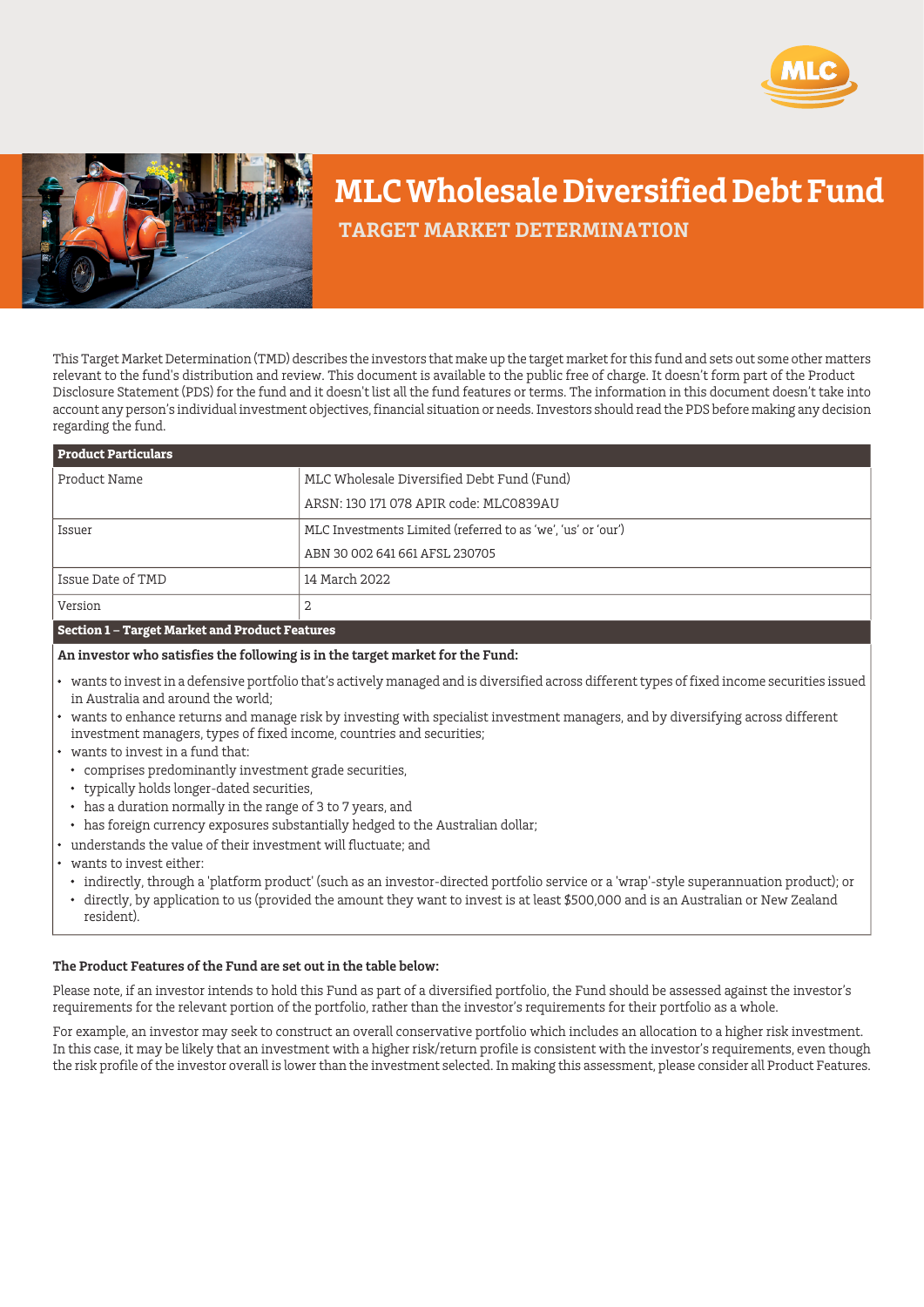Target Market Determination



| <b>Product Features</b>                                 | <b>Details</b>                                                                                                                                                                                                                                                                                                                                                                                  |  |  |  |
|---------------------------------------------------------|-------------------------------------------------------------------------------------------------------------------------------------------------------------------------------------------------------------------------------------------------------------------------------------------------------------------------------------------------------------------------------------------------|--|--|--|
| Investment objective                                    |                                                                                                                                                                                                                                                                                                                                                                                                 |  |  |  |
| Capital growth<br>Regular income                        | The Fund is designed for investors looking for income and some capital growth by investing in a Fund<br>that aims to outperform its Benchmark (50% Bloomberg AusBond Composite 0+ Yr Index and 50%<br>Bloomberg Barclays Global Aggregate Total Return Index, hedged into Australian dollars), before fees,<br>over 3 year periods. It achieves this by actively investing in a portfolio that: |  |  |  |
|                                                         | • comprises predominantly investment grade securities<br>• is diversified across investment managers, types of fixed income, countries, and securities, and<br>• has a duration that's normally in the range of 3 to 7 years.                                                                                                                                                                   |  |  |  |
| Product use as a percentage of an investor's portfolio  |                                                                                                                                                                                                                                                                                                                                                                                                 |  |  |  |
| Core Component (25-75%)<br>Satellite (<25%)             | The Fund is designed for use as a core or satellite component of an investor's broader portfolio of<br>investments.                                                                                                                                                                                                                                                                             |  |  |  |
| <b>Investment timeframe</b>                             |                                                                                                                                                                                                                                                                                                                                                                                                 |  |  |  |
| Medium term<br>Long term                                | The Fund is designed for investors who are looking to make a medium to long-term investment, with<br>at least a 3 to 5 year timeframe.                                                                                                                                                                                                                                                          |  |  |  |
| <b>Risk and Return</b>                                  |                                                                                                                                                                                                                                                                                                                                                                                                 |  |  |  |
| Medium risk & return                                    | The Fund is designed for investors seeking the potential for moderate returns and are willing to accept<br>medium risk (estimated as 2 to 3 negative annual returns in any 20 year period).                                                                                                                                                                                                     |  |  |  |
| <b>Redemption frequency</b>                             |                                                                                                                                                                                                                                                                                                                                                                                                 |  |  |  |
| Daily                                                   | In normal circumstances, the Fund processes withdrawals each business day. For further information<br>refer to the PDS.                                                                                                                                                                                                                                                                         |  |  |  |
| <b>Section 2 - Distribution Channels and Conditions</b> |                                                                                                                                                                                                                                                                                                                                                                                                 |  |  |  |
| <b>Distribution Channels</b>                            | <b>Distribution Conditions</b>                                                                                                                                                                                                                                                                                                                                                                  |  |  |  |
| Direct (non-intermediated) wholesale<br>investor        | By application to us, provided the amount to be invested (and maintained) is at least \$500,000.                                                                                                                                                                                                                                                                                                |  |  |  |
| Platform                                                | Through a 'platform product' (such as an investor-directed portfolio service or a 'wrap'-style<br>superannuation product).                                                                                                                                                                                                                                                                      |  |  |  |
| Advised                                                 | This Fund may be distributed to investors by a Licensee or their Authorised Representative (as defined<br>by law) (known as a financial adviser) who provides personal financial product advice.                                                                                                                                                                                                |  |  |  |
| <b>Section 3 - Review Triggers and Review Periods:</b>  |                                                                                                                                                                                                                                                                                                                                                                                                 |  |  |  |
| <b>Review triggers</b>                                  |                                                                                                                                                                                                                                                                                                                                                                                                 |  |  |  |
| Significant product change                              | We make a significant change to the Fund.                                                                                                                                                                                                                                                                                                                                                       |  |  |  |
| Trust performance                                       | The Fund has significantly and persistently not achieved its investment objective.                                                                                                                                                                                                                                                                                                              |  |  |  |
| Significant breach                                      | We commit a significant breach of financial services law where the breach relates to the design or<br>distribution of the Fund.                                                                                                                                                                                                                                                                 |  |  |  |
| Significant dealings outside of TMD                     | We identify significant dealings outside of the TMD.                                                                                                                                                                                                                                                                                                                                            |  |  |  |
| Complaints from investors and distributors              | We receive a significant and unexpected number of complaints, in respect of one or more calendar<br>quarters, in relation to the Fund's design (including its features, terms or conditions) or the manner in<br>which the Fund is distributed.                                                                                                                                                 |  |  |  |
| Notification from ASIC                                  | We receive a notification from ASIC raising serious concerns regarding the design or distribution<br>of the Fund.                                                                                                                                                                                                                                                                               |  |  |  |

**Mandatory review periods**